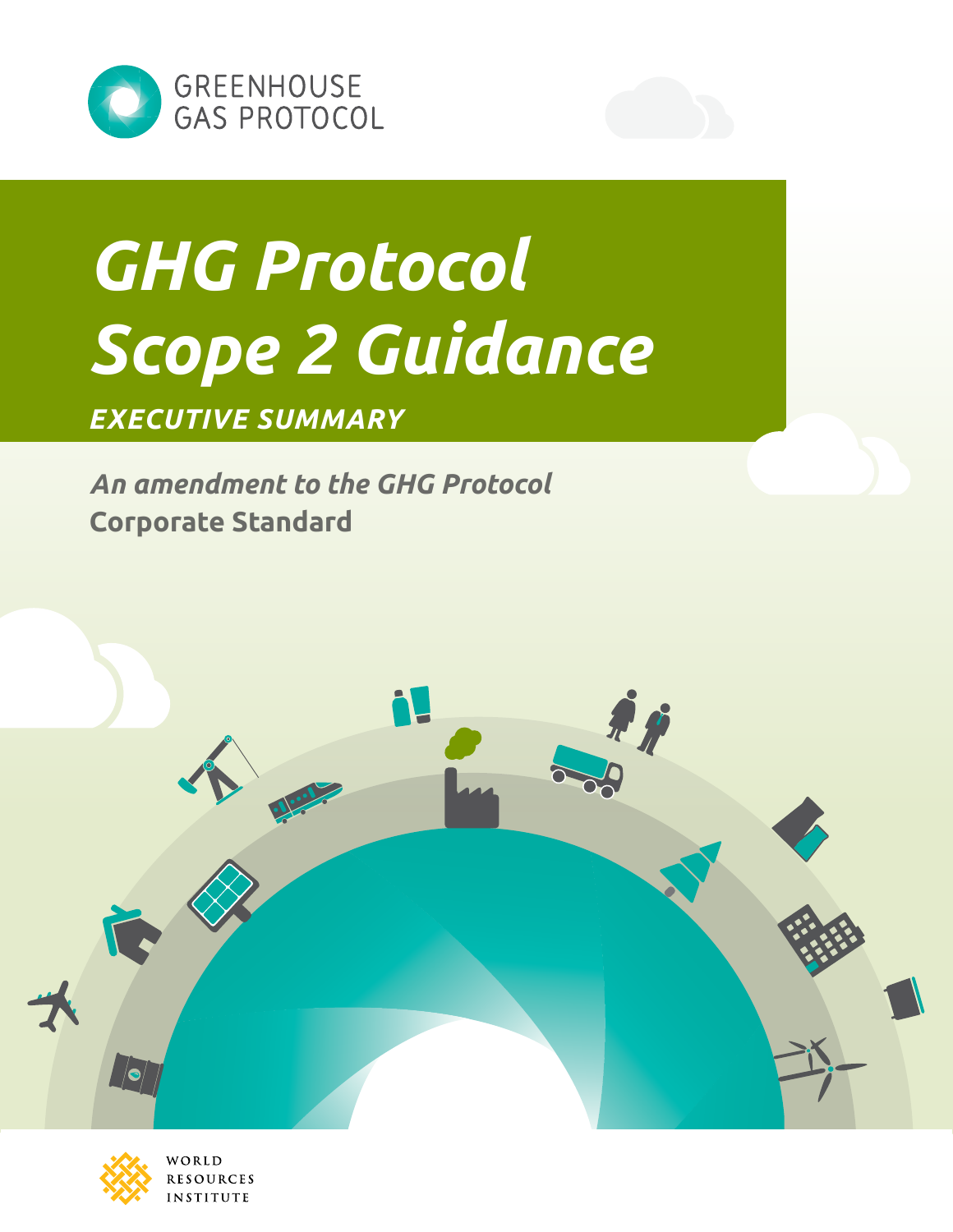# **1. Introduction to scope 2 emissions**

Since the publication of the *Corporate Standard* in 2004, companies around the world have been seeking innovative strategies to measure and manage their greenhouse gas (GHG) emissions. For most companies, emissions from purchased electricity, steam, heating, and cooling (termed "scope 2" emissions) represent a significant emission source and operational cost. To reduce these emissions, companies typically turn to energy conservation, efficiency upgrades, and low-carbon electricity supply. But the mechanisms that allow corporate consumers to *choose* a low-carbon grid-delivered energy supply vary by electricity market. Some companies can work with their electricity suppliers to purchase a low-carbon product, or enter into power purchase agreements with individual generators. Consumers can also separately buy electricity attributes via certificates that conveys information about energy production.

# **2. The need for scope 2 guidance and international consistency**

Accurately accounting for scope 2 emissions is essential in order to manage and reduce them. However, companies have not had standards that address whether and how emissions from these diverse instruments should be accounted for in a GHG inventory. As a result, scope 2 emission reports have varied between companies significantly, leaving internal and external decision-makers unable to assess and compare corporate performance. The uncertainty around whether and how energy purchases contribute to meeting scope 2 emission reduction goals has impeded corporate investment in, and demand for, low-carbon energy.

# **3. What this Guidance provides**

This Guidance provides a unified, internationally-consistent, transparent basis for companies to account for electricity purchases in their GHG inventory. The Guidance acts as an amendment to the *Corporate Standard,* revising and updating the previously brief treatment of scope 2 accounting boundaries and methods. It introduces:

- **•** *Requirements:* Accounting and reporting requirements which companies must meet to be in conformance with the *Corporate Standard.*
- **•** *Quality Criteria:* A list of Scope 2 Quality Criteria that all electricity purchasing instruments—termed here "contractual instruments"—need to meet in order to be used in market-based method accounting.
- **•** *Recommendations:* Additional features companies should disclose about their electricity purchases, as

#### Box 1 How this Guidance was developed

The Greenhouse Gas (GHG) Protocol is a multistakeholder partnership of businesses, nongovernmental organizations (NGOs), governments, and others convened by the World Resources Institute (WRI) and the World Business Council for Sustainable Development (WBCSD). Launched in 1998, the GHG Protocol seeks to develop internationally accepted GHG accounting and reporting standards and tools to promote their adoption in order to achieve a low emissions economy worldwide. All GHG Protocol standards and guidance are available at <www.ghgprotocol.org>.

This Scope 2 Guidance represents a policy-neutral, collaborative solution guided by GHG Protocol principles. It was developed over four years of international consultation and discussion with participation from businesses, NGOs, GHG reporting programs, energy utilities and retailers, renewable energy certification programs, government agencies, and scientific and academic institutions from around the world. It included scoping workshops conducted in London, Washington DC, and Mexico City in 2010 and 2011; a Technical Working Group (TWG) that contributed to discussion papers, conference presentations, and draft proposals on accounting and reporting solutions; and a public comment period in spring 2014, including six webinars and three in-person workshops in London, Dusseldorf, and Washington DC.

well as other metrics such as total electricity, steam, heating, and cooling consumed, and what percentage of corporate operations have market-based method data available.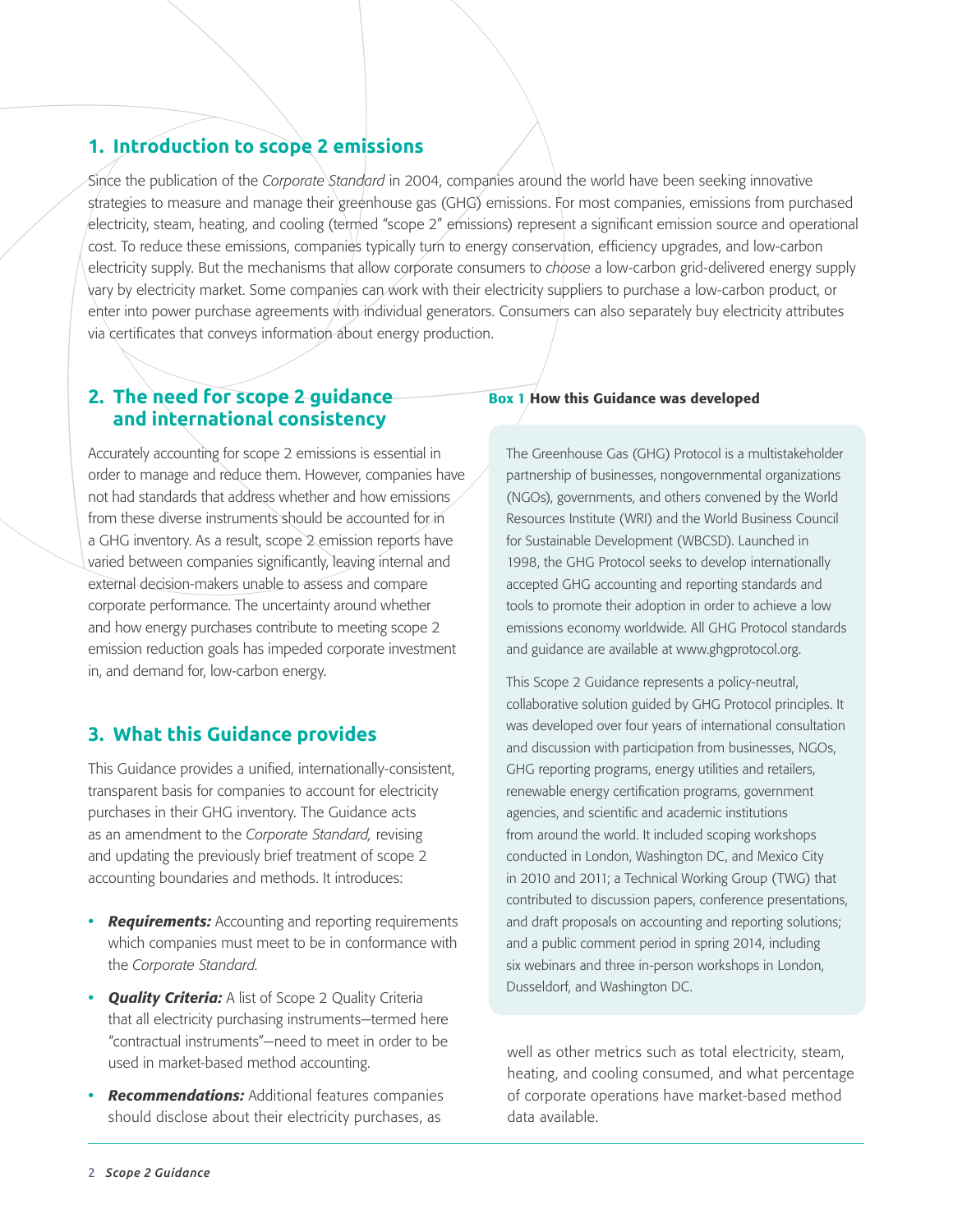# **4. Who should read this Guidance**

This Guidance amends and adds to the *Corporate Standard*  requirements on scope 2 accounting and reporting. All organizations compiling a corporate GHG inventory following the *Corporate Standard—*including companies, governments, NGOs and other organizations—should use this Guidance. The term "companies" is used throughout this document as shorthand for any organization compiling a corporate inventory.

Electricity suppliers, advocates, and policy makers will also be well served to understand the new GHG accounting and reporting requirements, as well as the Scope 2 Quality Criteria (see Chapter 7). These affect whether a given energy label, green power program, or other instrument can be used in corporate GHG inventories, and will influence the type of energy products and information companies request. Market-based electricity tracking and purchasing programs inherently interact with policies affecting the electricity sector, such as emission capand-trade regulations, supplier fuel mix and emissions disclosure rules, supplier quotas to source renewable

energy, and specific subsidies or support schemes for renewable energy. Policy makers play a key role in determining the relationship between voluntary purchasing programs and regulatory policies.

# **5. Key changes introduced by the Guidance**

## 5.1 For most companies, scope 2 is no longer one number—it is two.

For companies with any operations in markets providing product or supplier-specific data in the form of contractual instruments, companies shall report scope 2 according to a location-based method and a market-based method. Each method's results reflect different risks and opportunities associated with emissions from electricity<sup>1</sup> use, and can inform different decisions and levers to reduce emissions. Companies shall choose which method's results to use for goal setting and other benchmarks.

#### Box 2 Key Terms

Some terms used in this guidance are used for precision but are synonymous with other more familiar terms. For example:

**Contractual instruments:** Any type of contract between two parties for the sale and purchase of energy bundled with attributes about the energy generation, or for unbundled attribute claims. Markets differ as to what contractual instruments are commonly available or used by companies to purchase energy or claim specific attributes about it, but they can include energy attribute certificates (RECs, GOs, etc.), direct contracts (for both low-carbon, renewable, or fossil fuel generation), supplier-specific emission rates, and other default emission factors representing the untracked or unclaimed energy and emissions (termed the residual mix) if a company does not have other contractual information that meets the Scope 2 Quality Criteria.

**Energy attribute certificate:** A category of contractual instrument that represents certain information (or attributes) about the energy generated, but does not represent the energy itself. This category includes a variety of instruments with different names, including certificates, tags, credits, or

generator declarations. For the purpose of this guidance, the term "energy attribute certificates" or just "certificates" will be used as the general term for this category of instruments.

**Energy generation facility:** Any technology or device that generates energy for consumer use, including everything from utility-scale fossil fuel power plants to rooftop solar panels.

**Energy supplier:** Also known as an electric utility, this is the entity that sells energy to consumers and can provide information regarding the GHG intensity of delivered electricity.

**Generators:** Here used to mean the entity that owns or operates an energy generation facility.

Green power product/green tariff: A consumer option offered by an energy supplier distinct from the "standard" offering. These are often renewables or other low-carbon energy sources, supported by energy attribute certificates or other contracts.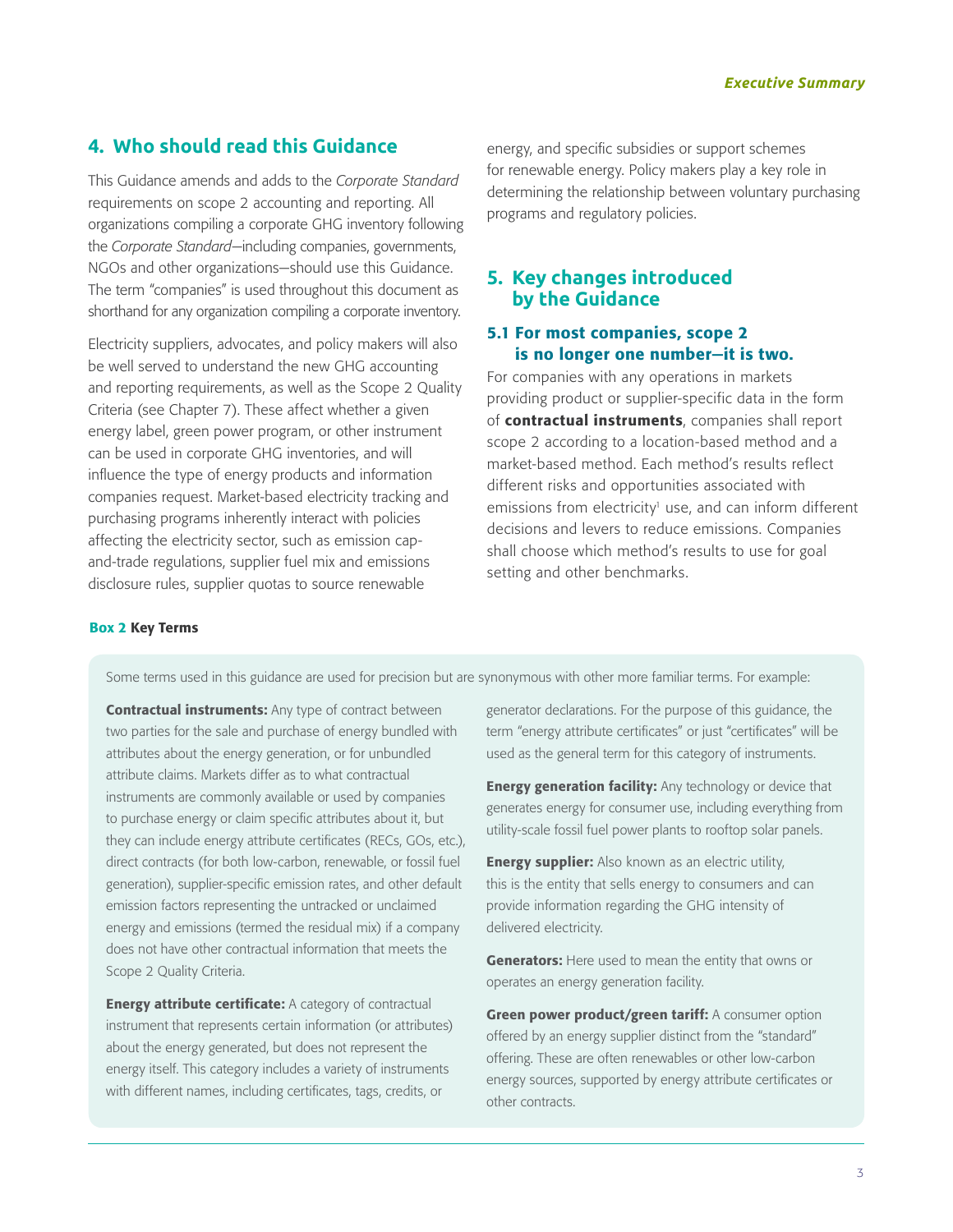# *Methods for scope 2 accounting are "allocation" methods—allocating generator emissions to*

*end-users.* A location-based method reflects the average emissions intensity of grids on which energy consumption occurs (using mostly grid-average emission factor data). A **market-based method** reflects emissions from electricity that companies have purposefully chosen (or their lack of choice). It derives emission factors from contractual instruments, which include any type of contract between two parties for the sale and purchase of energy bundled with attributes about the energy generation, or for unbundled attribute claims.

Markets differ as to what contractual instruments are commonly available or used by companies to purchase energy or claim specific attributes about it, but they can include energy attribute certificates (RECs, GOs, etc.), direct contracts (for both low-carbon, renewable, or fossil fuel generation), supplier-specific emission rates, and other default emission factors representing the untracked or unclaimed energy and emissions (termed the residual **mix**) if a company does not have other contractual information that meets the Scope 2 Quality Criteria.

In this way, *all* companies required to report according to the market-based method will have some type of data option. Not having contractual data for every site will not cause non-compliance with the GHG Protocol *Corporate Standard* and *Scope 2 Guidance*. As with scope 3, a range of data may be available. Companies should consult the hierarchy of emission factors for both location-based and market-based methods. Any data on those hierarchies (including using location-based emission factors in the absence of contractual information) are acceptable.

# *Contractual instruments recognized in the market-based method include more than green*

**power purchases.** These contractual purchases include green power programs, any supplier-specific label or delivery metric, and fossil fuel contracts. Those companies without specified purchases must use a residual mix—a type of emission factor representing the average emissions from all unclaimed energy.



# *Contractual instruments in the scope 2 marketbased method are not carbon offsets.* Renewable

energy projects in some parts of the world may be eligible to produce a carbon offset, which conveys with it a claim about tons of GHG emissions avoided by the operation of that project compared to a business-as-usual scenario. By contrast, contractual instruments convey an emission rate that is, emissions per megawatt hour (MWh) associated with that generation's facilities. This emission factor is expressed in the same units used in location-based emission factors.

# 5.2 Instruments used as emission factors in the market-based method must meet Scope 2 Quality Criteria.

These criteria ensure the overall integrity and reliability of reported market-based results. These eight Scope 2 Quality Criteria, designed around existing best practices around the world, specify the mechanics that ensure market-based accounting works in practice and prevents double counting. These criteria are summarized in Table 1.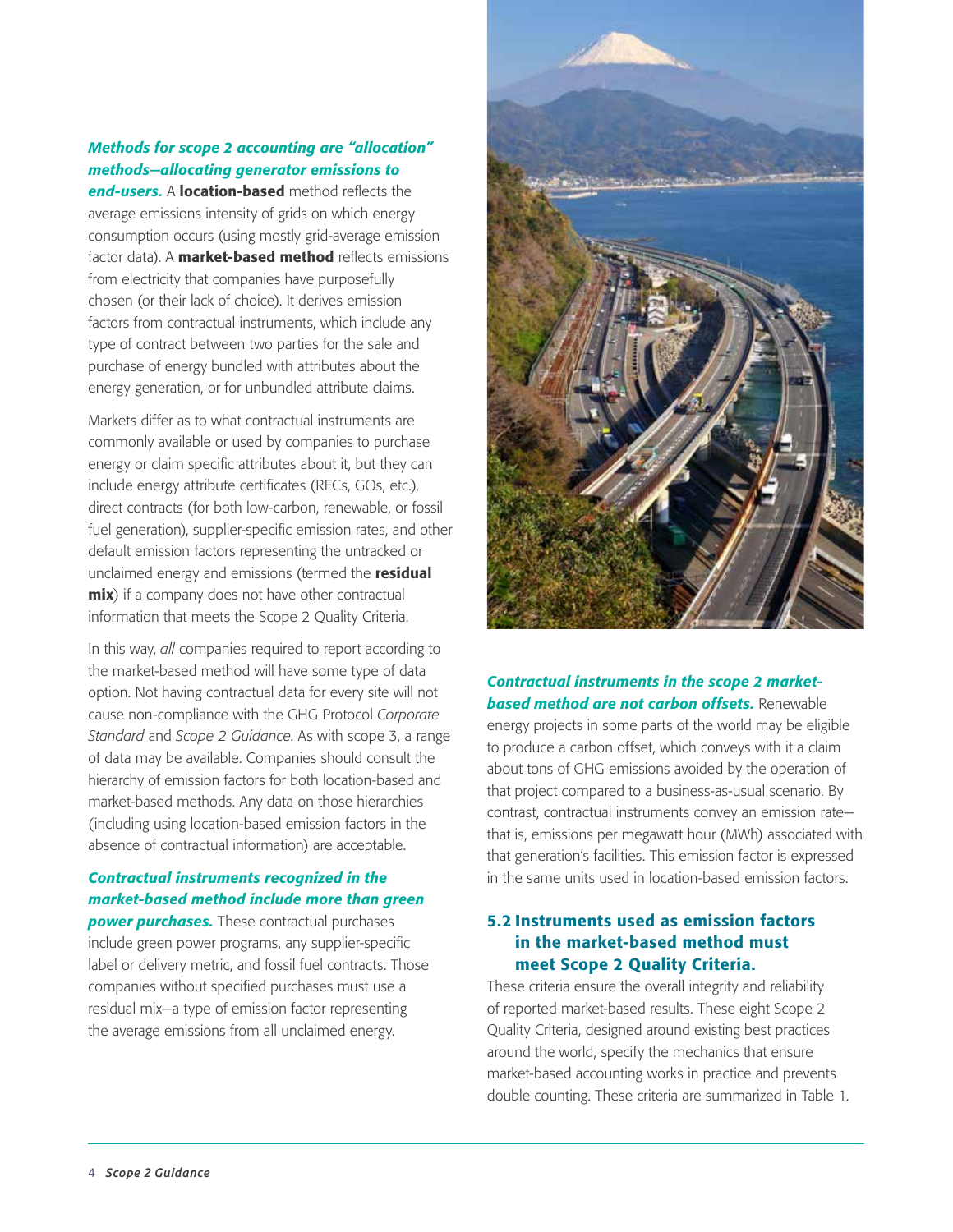#### Table 1 Scope 2 Quality Criteria

#### All contractual instruments used in the market-based method for scope 2 accounting shall:

- 1. Convey the direct GHG emission rate attribute associated with the unit of electricity produced.
- 2. Be the only instruments that carry the GHG emission rate attribute claim associated with that quantity of electricity generation.
- 3. Be tracked and redeemed, retired, or canceled by or on behalf of the reporting entity.
- 4. Be issued and redeemed as close as possible to the period of energy consumption to which the instrument is applied.
- 5. Be sourced from the same market in which the reporting entity's electricity-consuming operations are located and to which the instrument is applied.

#### In addition, utility-specific emission factors shall:

6. Be calculated based on delivered electricity, incorporating certificates sourced and retired on behalf of its customers. Electricity from renewable facilities for which the attributes have been sold off (via contracts or certificates) shall be characterized as having the GHG attributes of the residual mix in the utility or supplier-specific emission factor.

#### In addition, companies purchasing electricity directly from generators or consuming on-site generation shall:

7. Ensure all contractual instruments conveying emissions claims be transferred to the reporting entity only. No other instruments that convey this claim to another end user shall be issued for the contracted electricity. The electricity from the facility shall not carry the GHG emission rate claim for use by a utility, for example, for the purpose of delivery and use claims.

#### Finally, to use any contractual instrument in the market-based method requires that:

8. An adjusted, residual mix characterizing the GHG intensity of unclaimed or publicly shared electricity shall be made available for consumer scope 2 calculations, or its absence shall be disclosed by the reporting entity.

# 5.3 Companies should disclose key features and policy context of their contractual instruments.

Contractual instruments can come from a variety of energy generation facilities depending on the market. In some markets, only renewable energy facilities can produce certificates, while in other markets all generation may be eligible to produce certificates. Some voluntary certificates are from single-instrument systems, meaning that the voluntary certificate is inherently in addition to any supplier quotas. Other markets use multiple instruments simultaneously, meaning that multiple instruments may be issued from a single MWh, for voluntary consumer claims and to meet regulatory requirements.

These variations can make it difficult to compare and understand the procurement choices a company has made in different markets. This Guidance recommends companies disclose information about the energy generation facilities and policy context reflected in their contractual instruments, in order for company decision-makers and stakeholders to get a clearer picture about how well the purchase aligns with other company goals. In particular, stakeholders evaluating a company's contribution to mitigating global emissions may be interested in how a company is driving change in supply.

Some of these key features are elaborated in Table 2.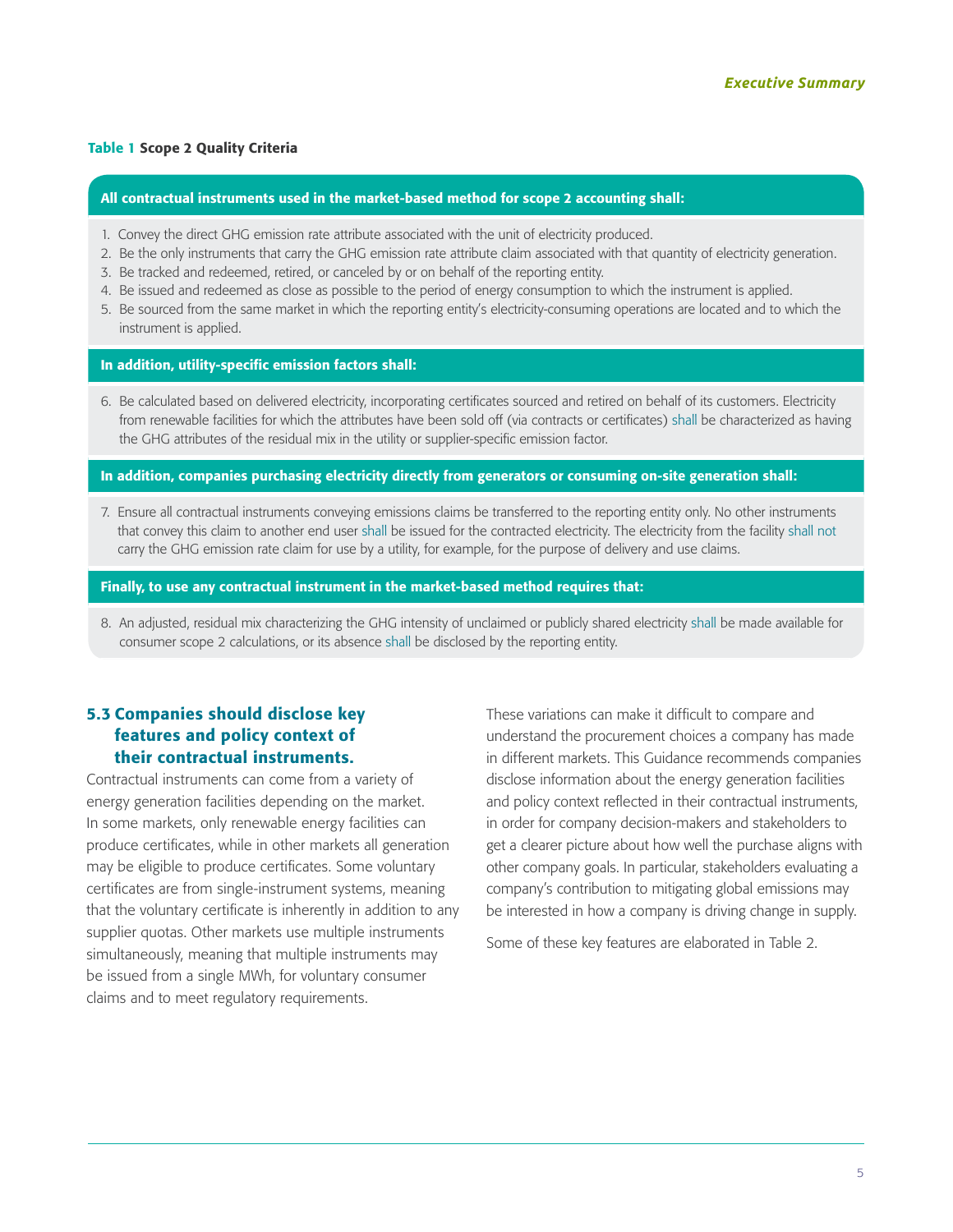#### Table 2 Example instrument features and policy context

#### Instrument labels

Certification or label name (if applicable). This can include certification such as Green-e Energy (U.S.), EcoLogo (Canada), or labels such as EKOenergy and Naturemade in the EU. The certification or label name should also specify what is being certified, e.g. in the U.S. Green-e Energy certifies against a set of requirements described in their National Standard.

Incremental funding programs. This should specify whether the instrument is associated with a certification label or supplier program that contributes incremental funding to new projects, and if so what quantity of funding is included with the company's contractual purchase.

#### Energy generation facility features

**Energy resource type.** Instruments should clearly identify the resource generating the certificate. For supplier-specific emission rates, the resource type could be "mix" for standard offers, "multiple renewable" for certain green power products, or cite the specific resource used. Residual mix will typically be a "mix."

Facility location. Depending on the information available from the certificate, supplier, or contract, the generation facility location could be identified at a national or subnational level (either geopolitical such as a U.S. state, and/or a grid region such as a North American Electric Reliability Corporation (NERC) region.

Facility age. Stakeholders may wish to know whether the purchase consists largely of generation attributes from older facilities or more recently constructed projects. Companies should note the year the generation facility that created the certificate/contract was first operational or substantially repowered.

#### Policy context

**Supplier quotas.** The contractual instrument claimed will relate differently to instruments used for supplier quotas, depending on the market. Companies should note the relationship between their contractual instruments following the list of options in Table 10.2.

- **Cap and Trade.** Is the facility that produced the instruments you claim affected by a cap and trade policy? ( $Y/N$ )
	- **•** If yes, does the cap and trade program allocate allowances for retirement on behalf of voluntary renewable electricity purchases from this facility? (Y/N)
	- **•** If yes, were allowances retired on behalf of your voluntary purchase of instruments from this facility? (Y/N) If so, these allowances should be reported (in metric tons) separately from the scopes.

Funding/Subsidy Receipt. The funding disclosed here can highlight recent funding or subsidy policies directly and substantially affecting the generation facility.

**Offsets.** Is the facility producing offset credits from the same MWh reflected in the contractual instrument? (Not applicable to contractual instruments in most industrialized electricity markets.)

Other policy instruments. This includes any other policy instruments bundled/retired voluntarily by the company itself, a certificate certification program, supplier label, etc.

#### **Endnote**

1. Electricity is used as shorthand to include purchased steam, heat, cooling, and electricity.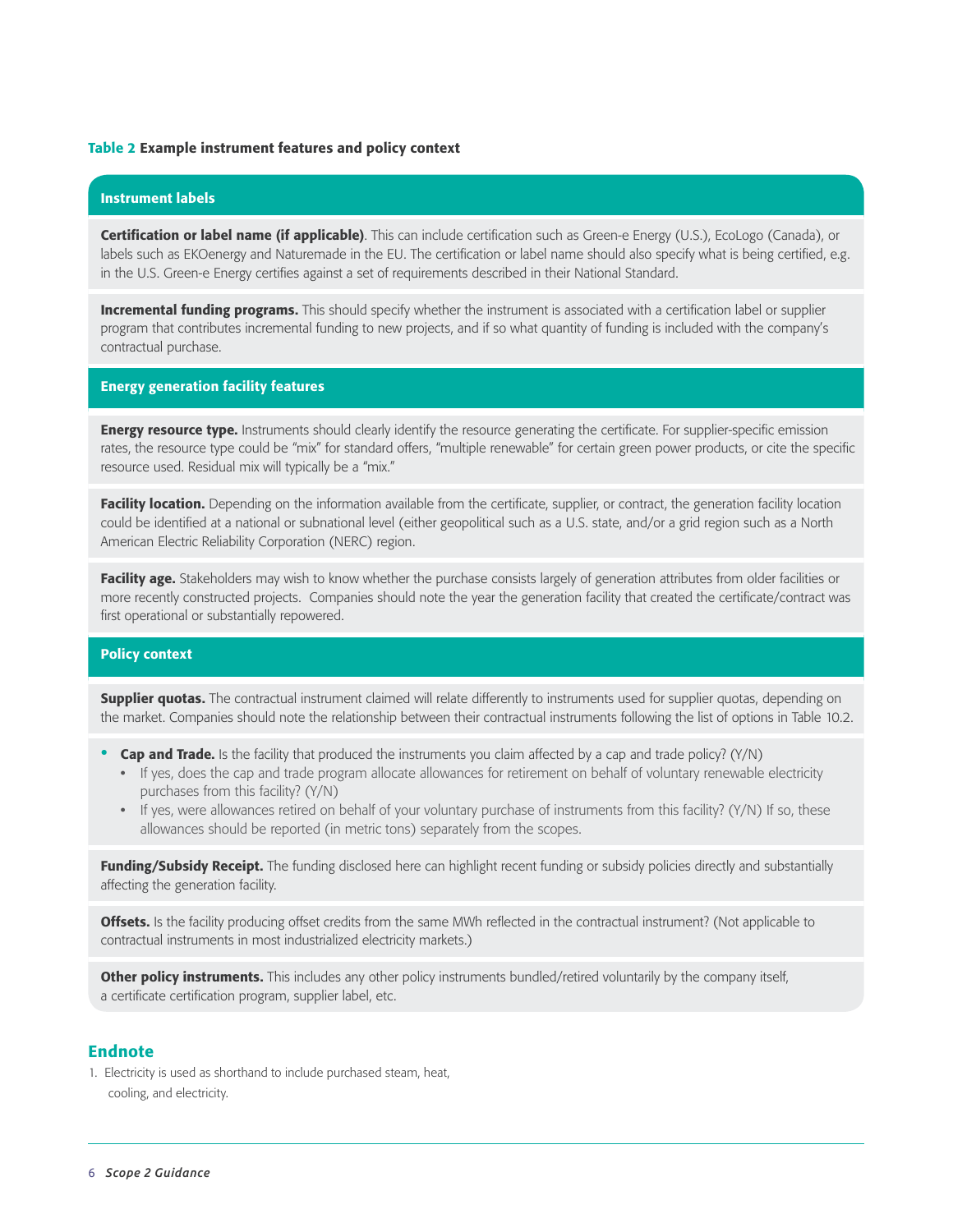# **Author**

Mary Sotos

# **Ghg Protocol Team**

Pankaj Bhatia, World Resources Institute Cynthia Cummis, World Resources Institute Mark Didden, World Business Council for Sustainable Development Alex Kovac, World Resources Institute Josh Ryor, World Resources Institute Amanda Stevens, World Resources Institute

# **Funders**

This standard development process was generously supported by Walmart, H&M, Microsoft, EY, the United Kingdom Department for Environment, Food & Rural Affairs, and the United States Environmental Protection Agency.

# **World Resources Institute**

WRI is a global research organization that works closely with leaders to turn big ideas into action to sustain a healthy environment—the foundation of economic opportunity and human well-being.

#### Our Challenge

Natural resources are at the foundation of economic opportunity and human well-being. But today, we are depleting Earth's resources at rates that are not sustainable, endangering economies and people's lives. People depend on clean water, fertile land, healthy forests, and a stable climate. Livable cities and clean energy are essential for a sustainable planet. We must address these urgent, global challenges this decade.

## Our Vision

We envision an equitable and prosperous planet driven by the wise management of natural resources. We aspire to create a world where the actions of government, business, and communities combine to eliminate poverty and sustain the natural environment for all people.

# **World Business Council for Sustainable Development (WBCSD)**

The WBCSD is a CEO-led, global coalition of some 200 companies advocating for progress on sustainable development. Its mission is to be a catalyst for innovation and sustainable growth in a world where resources are increasingly limited. The Council provides a platform for companies to share experiences and best practices on sustainable development issues and advocate for their implementation, working with governments, nongovernmental and intergovernmental organizations. The membership has annual revenues of USD 7 trillion, spans more than 35 countries and represents 20 major industrial sectors. The Council also benefits from a network of 60 national and regional business councils and partner organizations, a majority of which are based in developing countries.







Printed on Chorus Art Silk, an FSC-certified paper with 30% pcw recycled content and with inks that are of soy content.

Stock photography:<Shutterstock.com>

Design: Alston Taggart, Studio Red Design, with assistance from Elliott Beard and Alex Kovac.

ISBN: 978-1-56973-851-1 Printed in USA